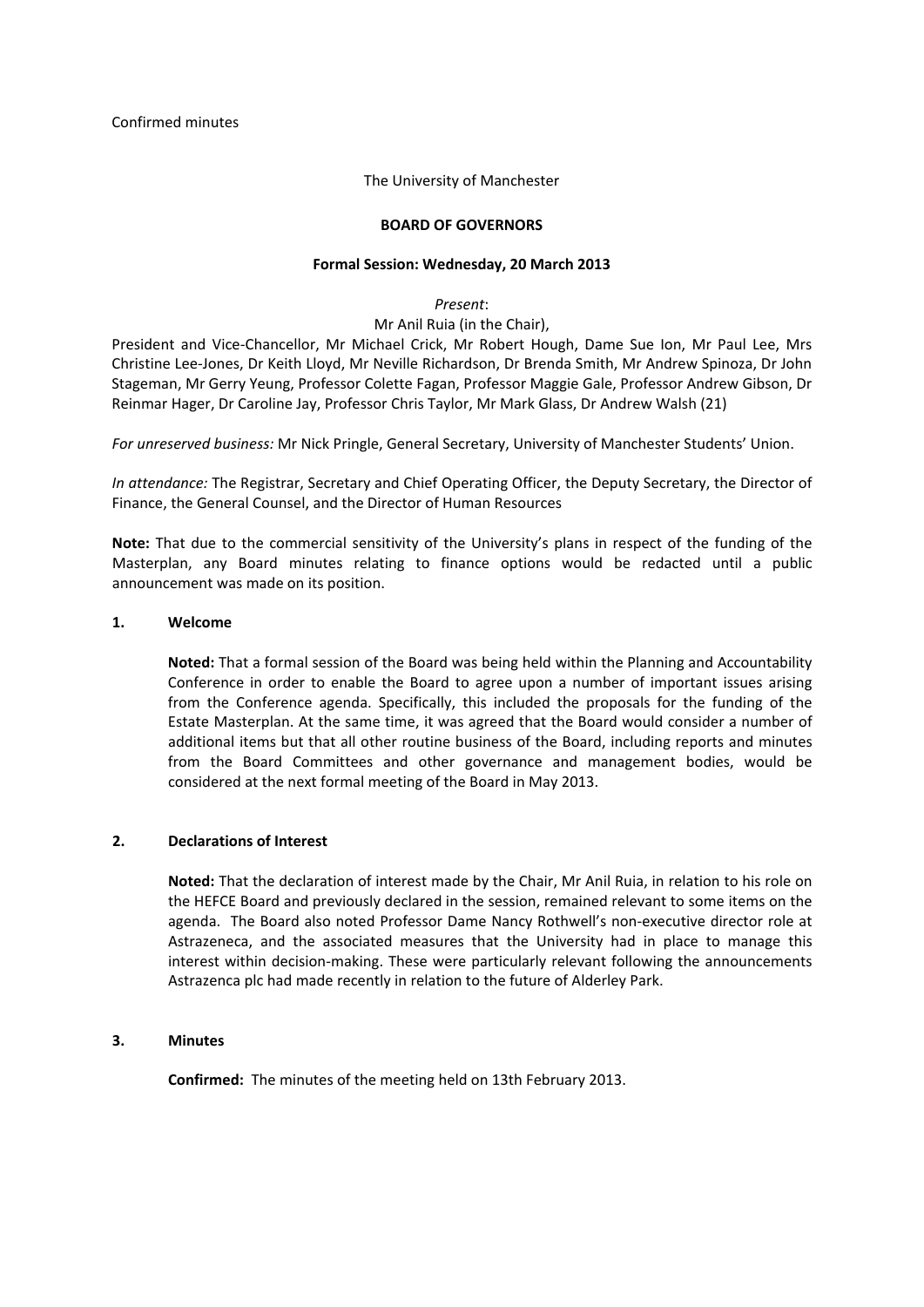## **4. Secretary's report**

## **(1) Approval of charitable donations**

**Received:** A paper requesting Board approval for charitable donations made by the University on behalf of staff completing the staff survey.

## **Reported:**

- (1) That the University is an exempt charity, whose status is derived from the Charities Act 1993. It is responsible to HEFCE, which is charged, as its principal regulator, with monitoring its compliance with charity law obligations.
- (2) That as trustees, the Board is asked to endorse donations to be made on behalf of the University as part of the staff survey currently underway. The donations are being made in order to drive up participation in the survey, and by doing so, to ensure the University gathers meaningful feedback on its performance. This will facilitate improvements in the delivery of its strategic objectives, and through this, help deliver the objects defined in its charter, namely:

"to advance education, knowledge and wisdom by research, scholarship, learning and teaching, for the benefit of individuals and society at large."

- (3) That the benefiting charities have been selected by University staff, and have objects relevant to the University's own objects, most notably in the educational element contained within each.
- (4) That on this basis, the University is seeking the Board's authorisation of these donations. The total value of the donations is likely to be in the region of £7,500, which will be distributed in line with the wishes of those completing the survey. When the donations are made on completion of the survey the University will seek, as far as is possible, to earmark the donations for the funding of educational projects within each of the respective charities:

Water Aid: RC 288701

The objects of Water Aid International are to relieve poverty and suffering in any part of the world through the improvement of water supplies, sanitation and advice on related health matters and to educate the public concerning the nature, causes and effects of such poverty and suffering.

# Cancer Research UK: RC 1089464

The objects of Cancer Research UK are to protect and promote the health of the public in particular by research into the nature, causes, diagnosis, prevention, treatment and cure of all forms of cancer, including the development of findings of research into the practical applications for the prevention, treatment and cure of cancer and in furtherance of that primary object, to provide information and raise public understanding of such matters.

# The Christie Charity: RC 1049751

In order to support the objectives of the Christie Hospital, the charity objectives of the Christie Charity are: (i) over the next five years to raise £50m to contribute to the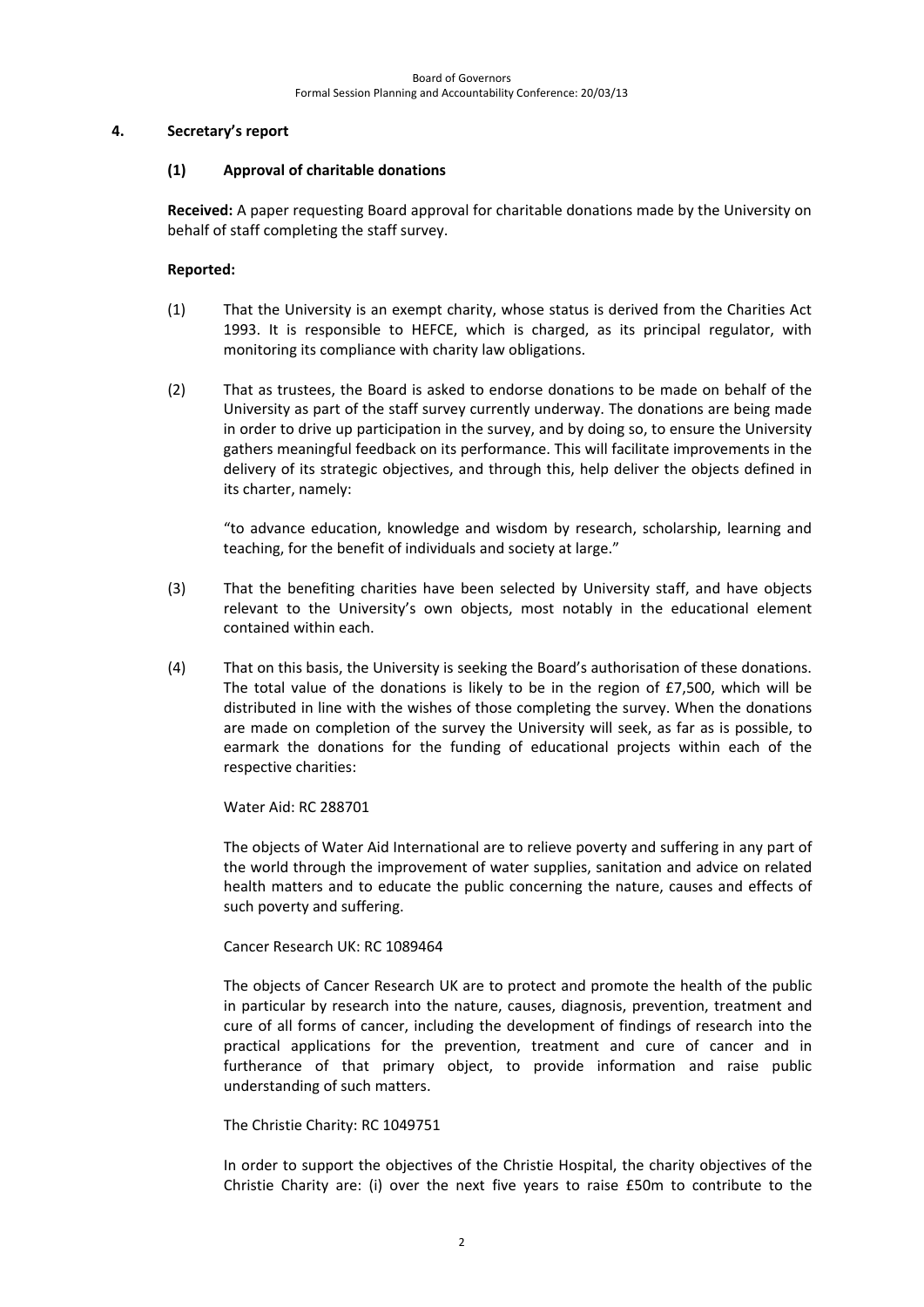#### Board of Governors Formal Session Planning and Accountability Conference: 20/03/13

development of integrated service and clinical trial facilities across the network. The aim being to double the number of people who have access to clinical trials and to improve local access; (ii) to improve the quality and quantity of clinical research to support the step changes needed in research infrastructure required to establish an accredited clinical trials unit at the Christie Hospital; (iii) to double the current annual investment in research at £1m per annum; (iv) to improve the quality of the patients' experiences and to commit up to £1m per annum to the improvement of the hospital's environment; (v) to commit up to £1m per annum to provide patient services and care beyond that which would be affordable under NHS tariffs; and, (vi) to ensure Christie patients are cared for by the highest calibre of staff and to commit up to £500k per annum to enhancing the education and development of Christie staff and developing the Christie Hospital site as a place of learning.

**Recommendation:** That the Board, having assessed the University's objects and those of the relevant charities, is asked to endorse that donations be made to the registered charities Water Aid International, Cancer Research UK and The Christie Charity, in line with the wishes of those staff members participating in the staff survey.

### **(2) Schedule of Board meetings in 2013/2014**

**Received:** The schedule of Board meetings proposed for 2013/14.

### **5. Funding the Estate Masterplan**

#### **Received:**

**Reported:** That the Board debated and considered in detail the recommendations proposed for funding the Estate Masterplan and the following are among the key points noted from the ensuing discussion:

- (1) That the Board was presented with a profile of capital expenditure over the life of the bond. Throughout the tenor the University's finances provided cash balances through to the end of the period, and no breach of covenants was likely to materialise. Conservative income growth levels had been applied and adverse assumptions about pension commitments had been incorporated.
- (2) That the analysis undertaken is based on the issue of a £250m or £300m bond, with the following assumptions:
	- Refinance of all existing debt including bank, EIB and HEFCE facilities
	- Maintain the £100m private placement, which is due to be repaid in 2046
	- Bond issue around financial year ended 2013
- (3) That the paper presented information on free cash balances over the lifetime of the bond, the impact on existing covenants and the headroom available within this. The following sensitivities were also built in to the analysis:
	- 1. Contributions to the pension deficit at £10m p.a. (compared to the £5m p.a. currently forecast)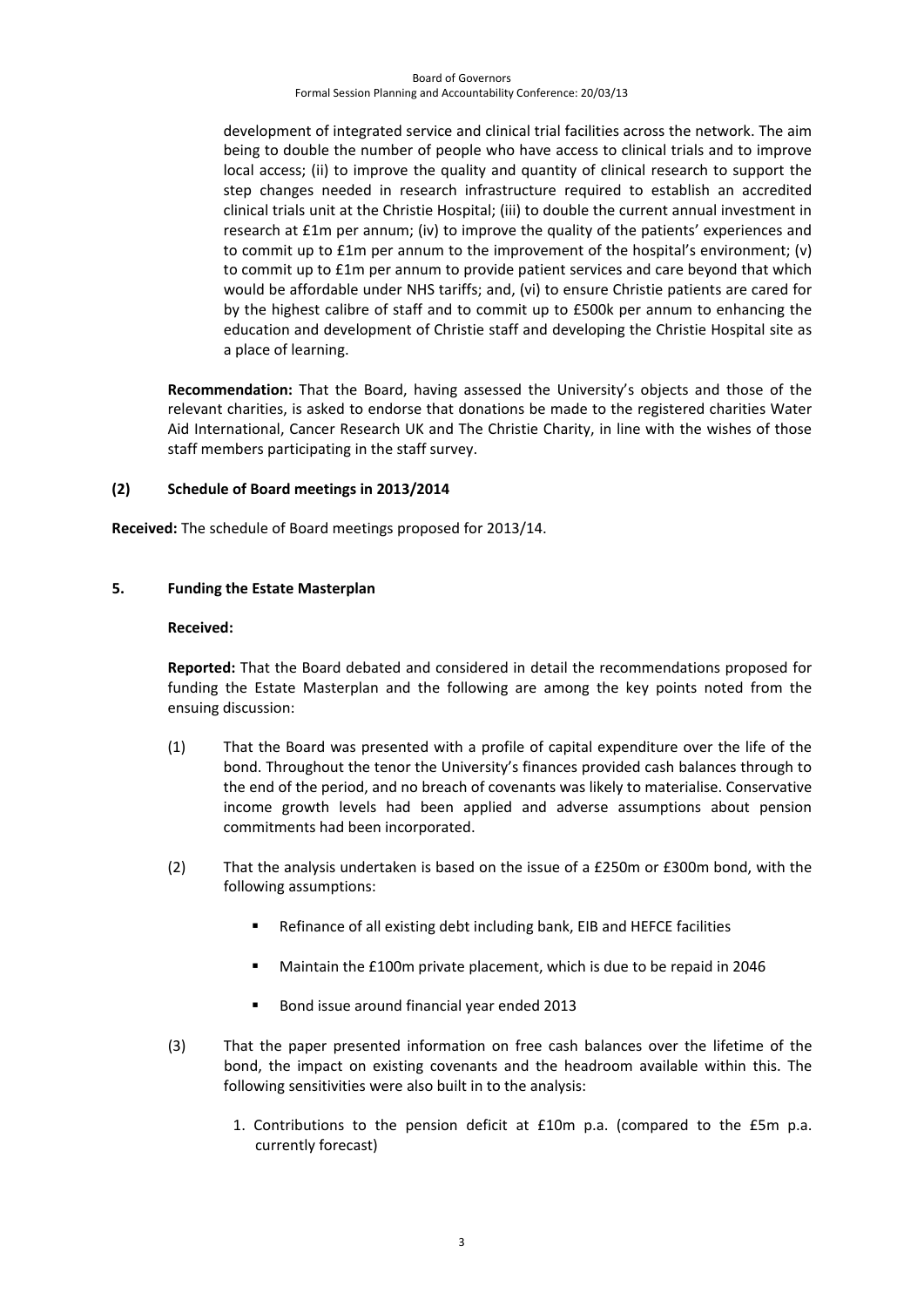- 2. Total income to grow at 1% p.a. from FY14 FY22 (compared to the c.3% CAGR forecast)
- 3. Costs to grow at 3.5% p.a. from FY15 FY22 (compared to the c.3% CAGR forecast)
- (4) That in addition, the Board also examined an appropriate level of interest cover over the lifetime of the Bond and any associated HEFCE permissions.
- (5) That in determining the tenor of the Bond, the analysis had also examined price issues (as affected by gilt prices), and the refinancing of risk (avoiding the repayment date of the University's private placement).
- (6) That the University's private placement would be due in 2046. There were a number of associated covenants with this; including requirements that consolidated net assets should be maintained above £350m, that debt servicing must remain lower than 7%, and that total indebtedness could never be more than fifty percent of net assets. As a consequence the University would be closest to the covenant provision in year 1. The logic was that a £300m issue was more sensible as it allows the opportunity to repays all other borrowings. In respect of some of these, the break costs might be significant and therefore the University would only repay were it was sensible to do so. A forty year tenor seemed attractive. This implied a seven-year gap between repaying the placement and the bond. At no point in the projections would borrowing costs exceed 4% and associated Hefce provisions.

# **Noted:**

- (1) That there was full support for the use of a bond to fund the Masterplan, though it was recognised by all members that the University was making a significant commitment. Beyond the programme, the University's ability to use expenditure to boost revenue could be restricted and the University would need to monitor this closely throughout. It was also noted that investor relations was an important factor and that this might require additional investment in the Finance team to support. Throughout the lifetime of the bond, the ability to leave room for flexibility would be vital.
- (2) That it was also noted that there was a significant cost in not developing the estate in this way. Regardless of the project, the University would be committed to spending £250m on sustaining the north campus. The condition of the estate here was a significant challenge for the University, and in order to simply maintain it at current levels the spend commitment was enormous therefore the strategy was to move all activity at once. The risks arising from curtailing stopping capital spend were severe and it was recognised that a balance between revenue spend and capital should be maintained. The capital expenditure programme could not be allowed to restrict continued investment in staff.
- (3) That in selecting this course of action, the University would need to put in place an appropriate governance structure around the capital expenditure programme. This should provide opportunities to pause or defer activity, if necessary, in relation to the University's financial position or market conditions. Overseas student income is a significant dependency and within this, the University should anticipate routine disturbances. In such circumstances the University would need to be agile. The governance plan adopted should address this.
- (4) That the current financial climate was very favourable in terms of this funding option. Low interest rates coupled with long-term investor demand provided a unique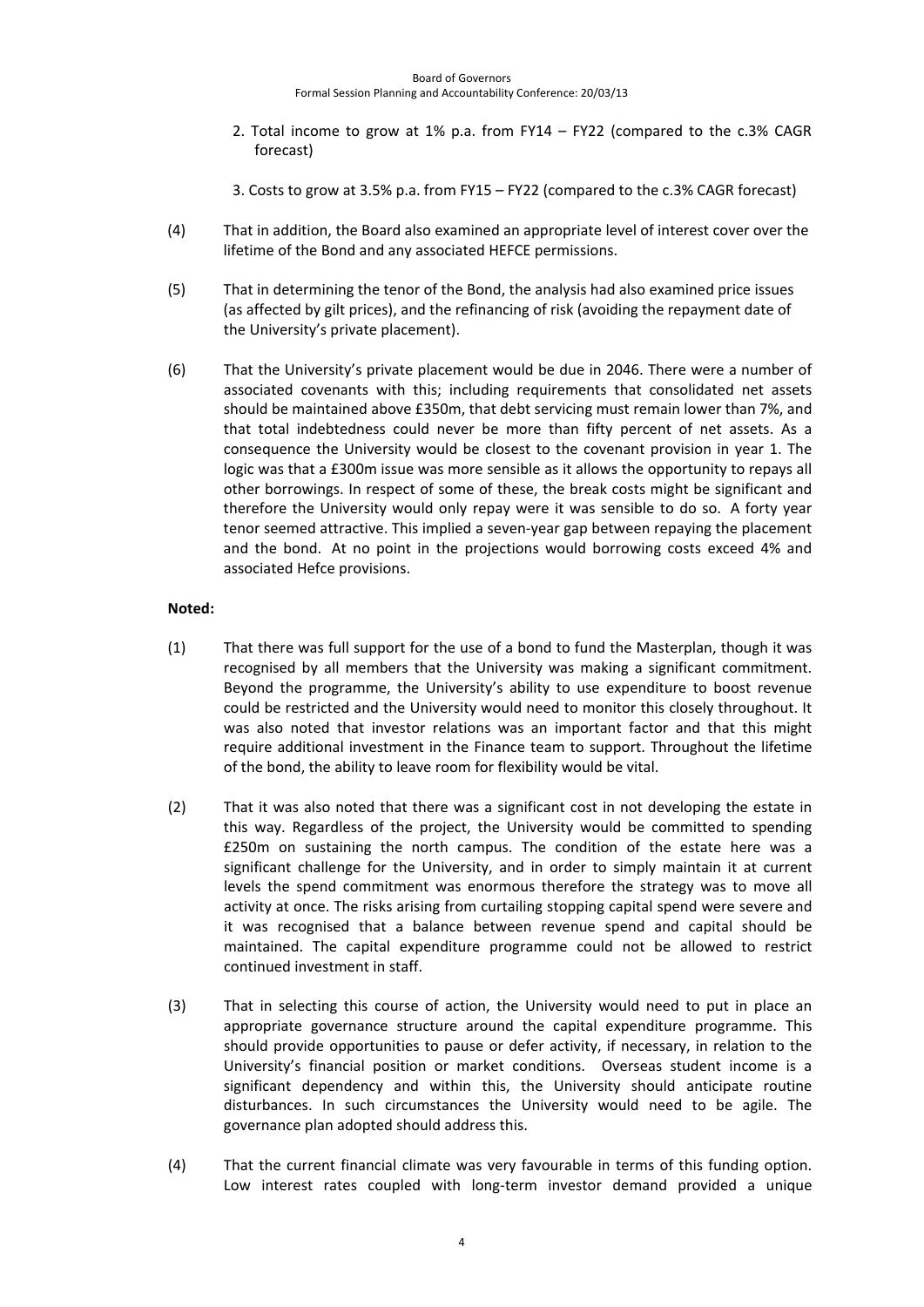#### Board of Governors Formal Session Planning and Accountability Conference: 20/03/13

opportunity. The cash position on issue would enable consolidation and reduce costs. However some members expressed concerns about funds for other opportunities, e.g. the recruitment of 'research stars'. In responding, the President and Vice-Chancellor highlighted that the University's projections demonstrated that business as usual would continue and that investments in staff will be maintained.

- (5) That some members identified that leaving room for flexibility would be important. Within the projections long term maintenance costs had been included as vacant buildings would be held but not yet sold. The University was in dialogue with the city and the new economy group on future plans for the site, and indeed might wish to retain some elements.
- (6) That it was noted that a sound communications plan would need to be developed. The successful bond financing would represent a good news story, but the University would need to place the plans in the context of future funding challenges so that it could continue to rely on support. An appropriate balance should be maintained between this investment and the funding the University will require from others. In addition, it was noted that the previous capital plan had a positive effect on core business, and the investment was likely to communicate positive messages about the University's momentum. The messages to students would also be important, and the investment should not be seen as at the expense of other forms of support. The residences provided for students would also be important and were likely to affect future recruitment.
- (7) That benchmarking should inform our investment decisions. It would be important to consider the strategic plans of competitors, particularly in terms of their investment plans and expansion into on‐line provision.
- (8) That some members expressed concerns about the built environment and the quality of the projects, arguing that distinctiveness should also inform design considerations. The University might wish to consider a formal Design Review process. In responding, the Director of Estates and Facilities noted that the balance between iconic buildings and functionality was important though it was recognised that an elevated focus on design would be desirable.

**Resolved:** The Board approved that the University proceeds to finance the Estate Masterplan by issuing a £300m public bond with a 40 year tenor, which should be put in place by the end of the current academic year (July 2013).

# **6. Ethics and research partnerships**

**Received:** An update from the President and Vice‐Chancellor in relation to the development of the University's research partnerships and, alongside this, the consideration of any ethical issues associated with potential partners.

**Noted:** That the issue raised interesting questions for the University. The University had introduced a Gift Oversight Group within the year, and Board members were aware of the recent issues at the LSE. This had led the School to introduce a wide ranging ethical policy, and work was underway within the University to map existing policies to a similar statement. On maturity, this would allow the Board to consider coverage and identify any obvious gaps. The current position in respect of partnerships was that the principle of academic freedom was strongly defended within the University and that collaborations were supported when founded through the pursuit of academic enquiry. The discussion raised a number of issues in respect of